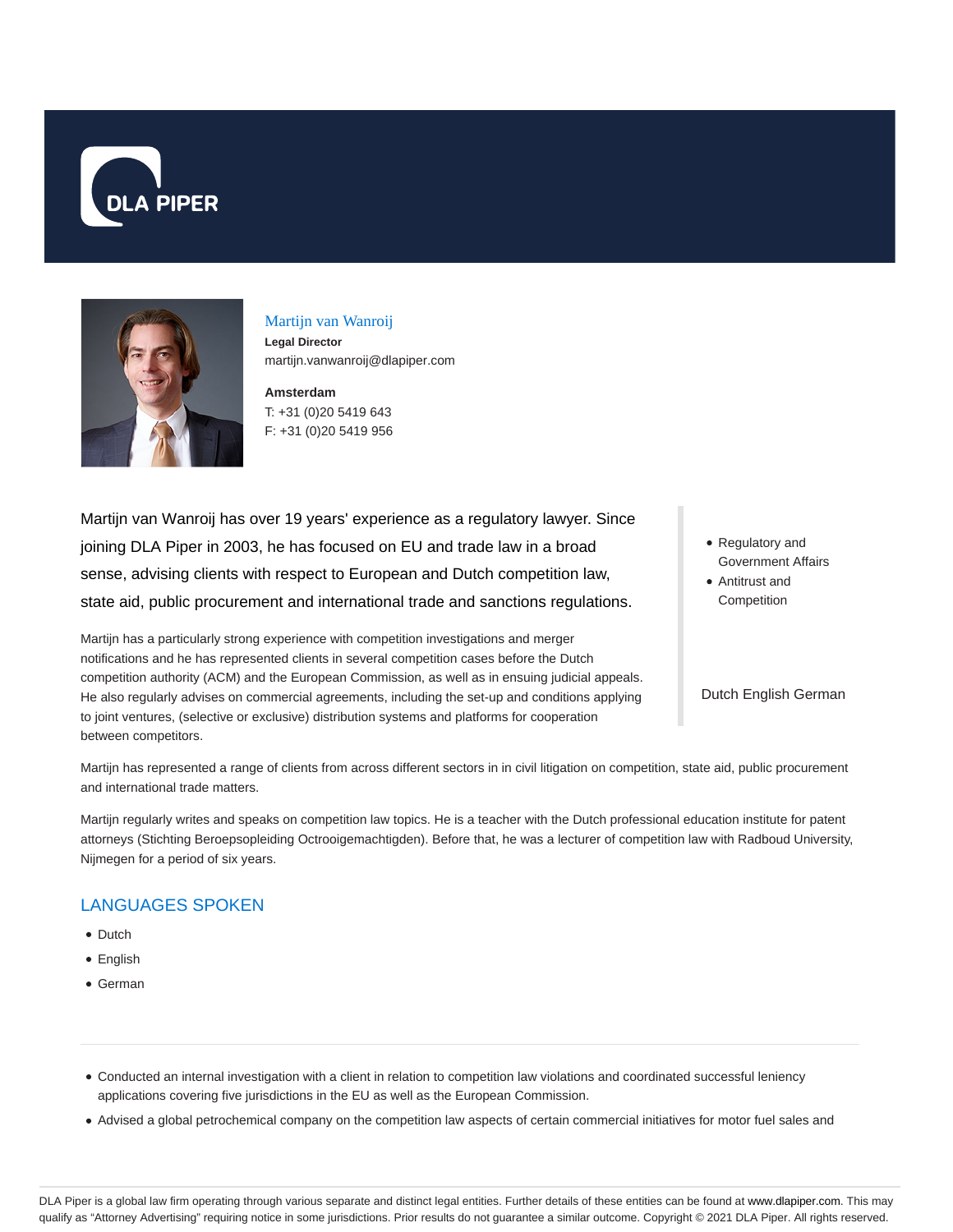coordinating a multi-jurisdictional advice covering 7 European and North-American jurisdictions.

- Advised a chemicals producer on the formation and commercial conditions of a non full-function joint venture with a competitor and drafting a self-assessment regarding compliance of the joint venture with competition law.
- Advised a leading global retailer on competition law aspects of its franchise agreements, including advice in relation to dual distribution, restrictions on out-of-territory sales and ecommerce policies.
- Advised a European key player in the animal feed sector on the potential acquisition of a competitor, including extensive advice on information exchange and clean team arrangements in the due diligence and pre-completion phases.
- Successfully defended a Dutch waste processor in civil litigation against alleged violations of state aid and public procurement rules in relation to the grant of waste processing contracts by Dutch municipalities.

#### **CREDENTIALS**

# Professional Qualifications

Advocaat admitted with the Nederlandse Orde van Advocaten

## **Recognitions**

- Chambers Europe 2018: Clients praise the "very pragmatic" Martijn van Wanroij for being "recognised in his field and very experienced."
- He has been recommended by Legal 500 EMEA for EU and Competition since 2017.

## **Education**

- Lund University, Master of European Affairs, 2001
- University of Maastricht, Dutch Law and European Law School, 2000

## **Memberships**

• Member of the Dutch competition law association (Vereniging voor Mededingingsrecht)

#### **Lecturer**

- Martijn is a teacher with the Dutch professional education institute for patent attorneys Stichting Beroepsopleiding Octrooigemachtigden (SBO);
- Martijn regularly teaches courses with post-academic education institutions OSR and CPO;
- Martijn was lecturer of competition law with Radboud University, Nijmegen from 2009 until 2015. In this position, he was responsible for organising and teaching one full-term course on competition law at Master level and for supervising Master theses.

### **INSIGHTS**

## **Publications**

**Antitrust Matters - Special edition**

17 December 2020 Antitrust Matters We are pleased to share with you a Special Edition of our periodical global publication Antitrust Matters.